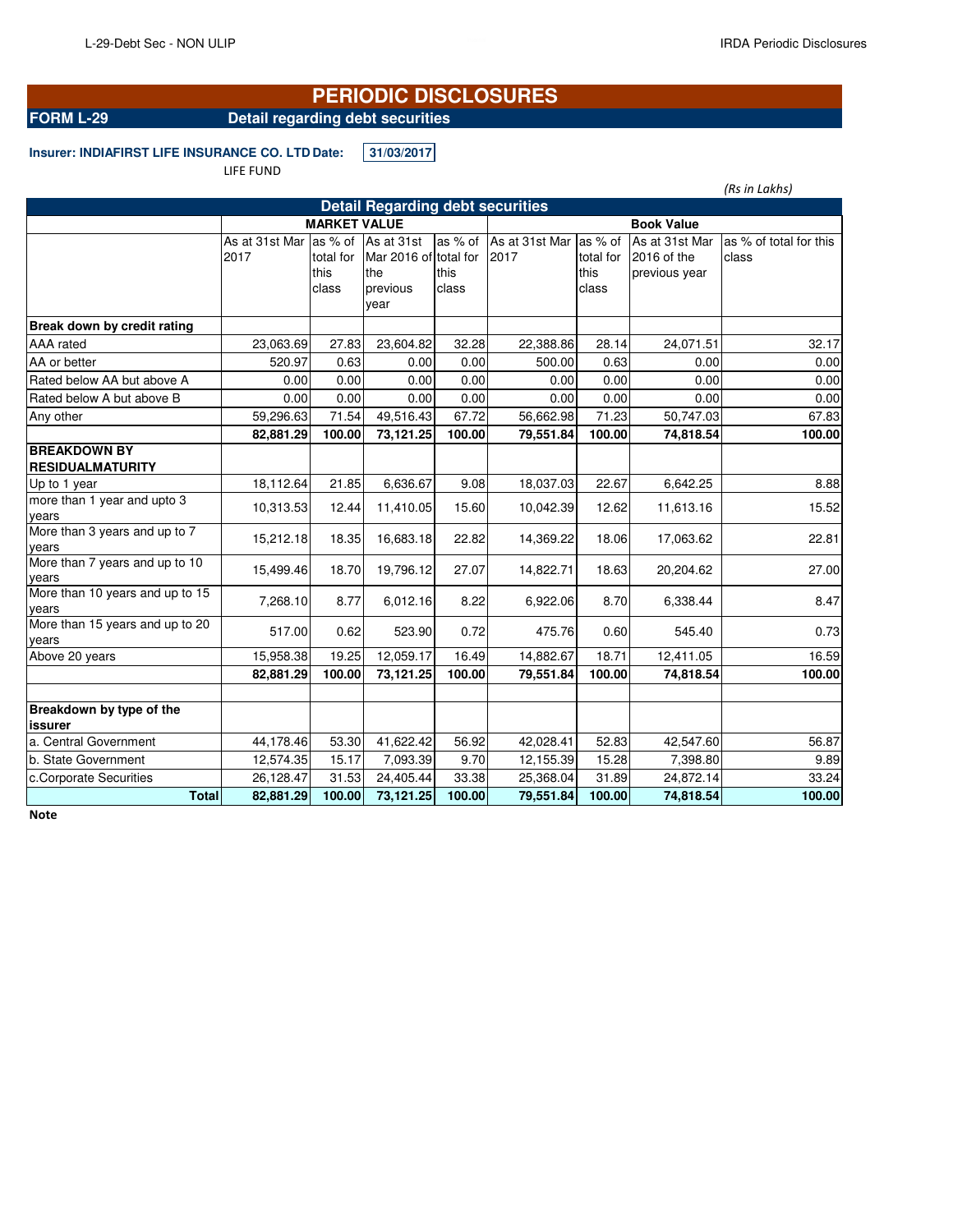*(Rs in Lakhs)*

# **PERIODIC DISCLOSURES**

## **FORM L-29 Detail regarding debt securities**

### **Insurer: INDIAFIRST LIFE INSURANCE CO. LTD. Date: 31/03/2017** PENSION AND GENERAL ANNUITY FUNDS

| <b>Detail Regarding debt securities</b>        |                     |                                 |                                                   |                                    |                        |                                    |                                                   |                                 |  |  |
|------------------------------------------------|---------------------|---------------------------------|---------------------------------------------------|------------------------------------|------------------------|------------------------------------|---------------------------------------------------|---------------------------------|--|--|
|                                                | <b>MARKET VALUE</b> | <b>Book Value</b>               |                                                   |                                    |                        |                                    |                                                   |                                 |  |  |
|                                                | As at 31st Mar 2017 | as % of total<br>for this class | As at 31st<br>Mar 2016 of<br>the previous<br>vear | as % of<br>total for<br>this class | As at 31st Mar<br>2017 | as % of<br>total for<br>this class | As at 31st<br>Mar 2016 of<br>the previous<br>year | as % of total<br>for this class |  |  |
| Break down by credit rating                    |                     |                                 |                                                   |                                    |                        |                                    |                                                   |                                 |  |  |
| AAA rated                                      | 2,71,904.24         | 49.62                           | 1,78,665.59                                       | 41.35                              | 2,64,644.79            | 49.77                              | 1,82,005.73                                       | 41.55                           |  |  |
| AA or better                                   | 18,439.17           | 3.36                            | 14,964.41                                         | 3.46                               | 17,965.09              | 3.38                               | 15,109.88                                         | 3.45                            |  |  |
| Rated below AA but above A                     | 0.00                | 0.00                            | 0.00                                              | 0.00                               | 0.00                   | 0.00                               | 0.00                                              | 0.00                            |  |  |
| Rated below A but above B                      | 0.00                | 0.00                            | 0.00                                              | 0.00                               | 0.00                   | 0.00                               | 0.00                                              | 0.00                            |  |  |
| Any other                                      | 2,57,660.24         | 47.02                           | 2,38,410.80                                       | 55.18                              | 2,49,137.70            | 46.85                              | 2,40,880.67                                       | 55.00                           |  |  |
|                                                | 5,48,003.64         | 100.00                          | 4,32,040.80                                       | 100.00                             | 5,31,747.58            | 100.00                             | 4,37,996.29                                       | 100.00                          |  |  |
| <b>BREAKDOWN BY</b><br><b>RESIDUALMATURITY</b> |                     |                                 |                                                   |                                    |                        |                                    |                                                   |                                 |  |  |
| Up to 1 year                                   | 27,354.97           | 4.99                            | 1,244.41                                          | 0.29                               | 27,266.72              | 5.13                               | 1,253.44                                          | 0.29                            |  |  |
| more than 1 year and upto 3<br>years           | 1,11,335.27         | 20.32                           | 18,725.75                                         | 4.33                               | 1,08,637.21            | 20.43                              | 19,113.52                                         | 4.36                            |  |  |
| More than 3 years and up to 7<br>years         | 3,30,845.05         | 60.37                           | 2,10,640.89                                       | 48.75                              | 3,20,819.41            | 60.33                              | 2,13,612.52                                       | 48.77                           |  |  |
| More than 7 years and up to<br>10 years        | 70,348.85           | 12.84                           | 1,02,009.64                                       | 23.61                              | 67,229.78              | 12.64                              | 1,03,600.33                                       | 23.65                           |  |  |
| More than 10 years and up to<br>15 years       | 7,165.90            | 1.31                            | 98,434.47                                         | 22.78                              | 6,772.67               | 1.27                               | 99,406.27                                         | 22.70                           |  |  |
| More than 15 years and up to<br>20 years       | 0.00                | 0.00                            | 443.76                                            | 0.10                               | 0.00                   | 0.00                               | 463.50                                            | 0.11                            |  |  |
| Above 20 years                                 | 953.60              | 0.17                            | 541.88                                            | 0.13                               | 1,021.79               | 0.19                               | 546.70                                            | 0.12                            |  |  |
|                                                | 5,48,003.64         | 100.00                          | 4,32,040.80                                       | 100.00                             | 5,31,747.58            | 100.00                             | 4,37,996.29                                       | 100.00                          |  |  |
|                                                |                     |                                 |                                                   |                                    |                        |                                    |                                                   |                                 |  |  |
| Breakdown by type of the<br>issurer            |                     |                                 |                                                   |                                    |                        |                                    |                                                   |                                 |  |  |
| a. Central Government                          | 1,57,731.19         | 28.78                           | 1,97,601.43                                       | 45.74                              | 1,52,219.20            | 28.63                              | 1,99,785.11                                       | 45.61                           |  |  |
| b. State Government                            | 69,540.08           | 12.69                           | 40,809.37                                         | 9.45                               | 67,826.41              | 12.76                              | 41,095.56                                         | 9.38                            |  |  |
| c.Corporate Securities                         | 3,20,732.38         | 58.53                           | 1,93,630.00                                       | 44.82                              | 3,11,701.97            | 58.62                              | 1,97,115.62                                       | 45.00                           |  |  |
| <b>Total</b>                                   | 5,48,003.64         | 100.00                          | 4,32,040.80                                       | 100.00                             | 5,31,747.58            | 100.00                             | 4,37,996.29                                       | 100.00                          |  |  |

**Note**